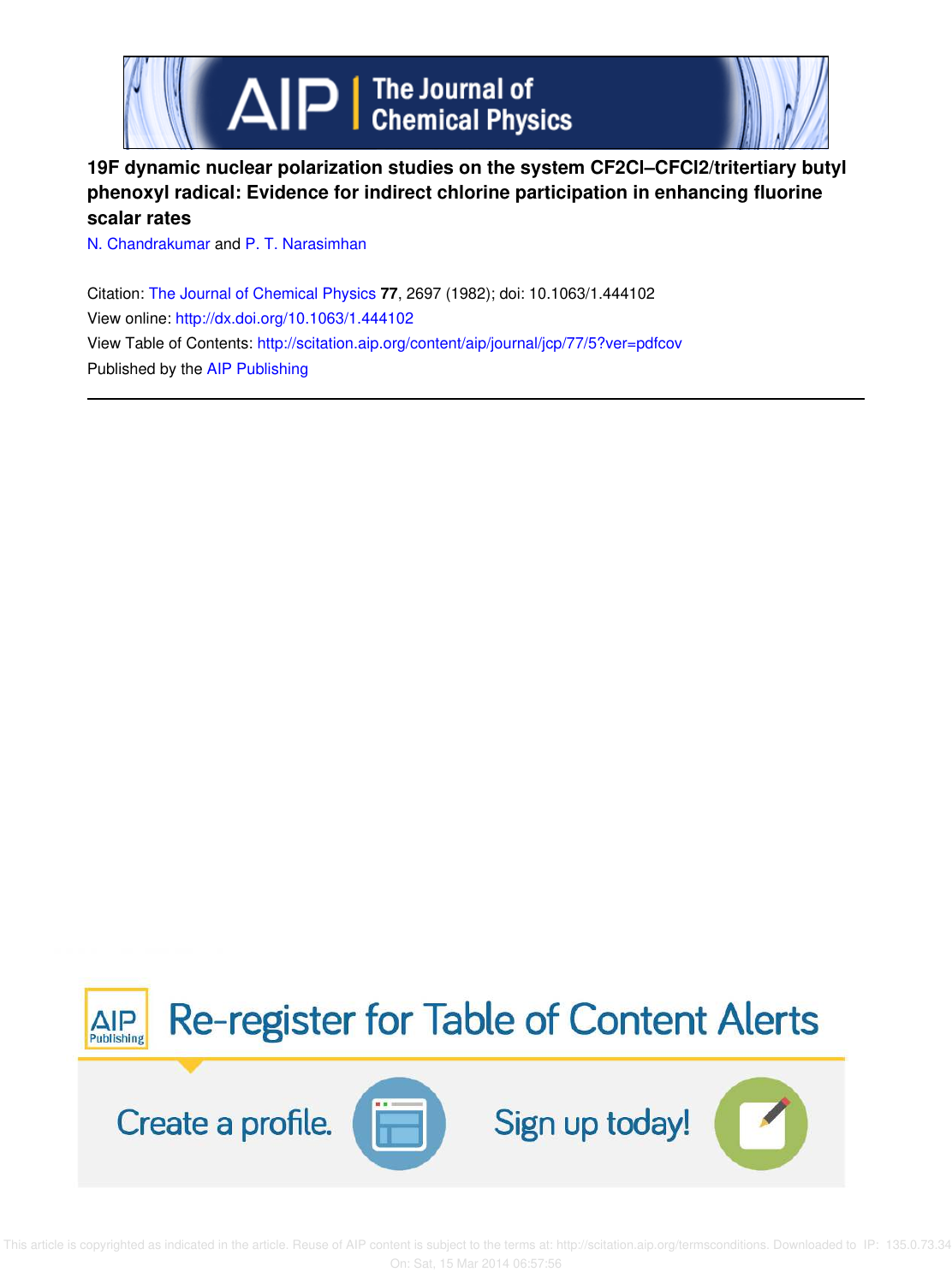production *a* that is traditionally considered due to irreversible phenomena in the system. Therefore, we look for  $\sigma$  in the form  $\sigma = \sum_{i \alpha} T^{-1} X_i^{(\alpha)} \odot \Lambda_i^{(\alpha)}$ , where the  $X_i^{(\alpha)}$  are determined from the consistency conditions, Eqs.  $(3. 12a)$  in I, and T is to be identified with nonequilibrium temperature.

With the kinetic expression for  $\Lambda_i^{(\alpha)}$  put into the formula for  $\sigma$  just given and comparing the latter with its statistical formula, we infer that  $f_i$  must be of the form  $\log f_i = -\beta (H_i + H_i^{(1)} - \mu_i)$ , where  $H_i$  is the kinetic energy of the particle in the frame of reference moving with the fluid velocity,  $H_i^{(1)} = \sum_{\alpha} X_i^{(\alpha)} \circ h_i^{(\alpha)}$ ,  $\beta = 1/k_B T$ , and  $\mu_i$  is the normalization factor.

Since  $h_i^{(\alpha)}$  are functions of the velocity, the expansion in  $h_i^{(\alpha)}$  for  $f_i$  must be such that the normalization integral of  $f_i$  is defined. In order to assure it, it is safe to put a convergence factor  $exp[-\epsilon q(u_i)]$  in the integral:

$$
\exp(-\beta \mu_i) = \lim_{\epsilon \to 0} n_i^{-1} \left\langle \exp[-\epsilon q(\mathbf{u}_i)] \exp[-\beta (H_i + H_i^{(1)})] \right\rangle ,
$$
\n(2)

where  $q(\mathbf{u}_i) = \text{Sup}_{u} |H_i^{(1)}|$ . In practice, one does not have a complete set for the expansion for  $H_i^{(1)}$ . Therefore, when it is truncated, it must be done such that the integral is well defined or the convergence factor must be put in. This must be understood even if it is not explicitly stated.

The consistency conditions are tantamount to the statement that there exists a nonclassical contribution to the entropy flux  $\sum_{i\alpha} X_i^{(\alpha)} \odot \psi_i^{(\alpha)}/T$ , in addition to the classical contribution  $\sum_i (Q_i - \hat{\mu}_i J_i) / T$  (see I for the notations). It is a practical necessity to have a differential form for the entropy change in the Gibbs space in order to have a practicable theory of irreversible thermodynamics for systems removed far from equilibrium. The nonclassical term is essential for the existence of a differential form for the entropy density and its integrability conditions to be defined.

Since the extended Gibbs relation means that  $f_i$  can be expressed in terms of the entropy derivatives with respect to the Gibbs variables, s may be written as <sup>S</sup>  $=\sum_a \delta_a(\partial s/\partial \delta_a)$ , where  $\delta_a$  denotes a Gibbs variable and the subscript  $\xi$  means keeping the other Gibbs variables fixed in the differentiation. This shows that S is a first degree homogeneous function of the Gibbs variables in the moving frame of reference. This important result owes its emergence to the extended Gibbs *relation* directly and to the form of  $\sigma$  taken in terms of  $\Lambda_i^{(\alpha)}$  and the consistency conditions indirectly. This relation can be useful for developing thermodynamic theory<sup>2(b)</sup> for systems removed far from equilibrium.

## **19F dynamic nuclear polarization studies on the system CF2CI-CFCl<sup>2</sup> /tritertiary butyl phenoxyl radical: Evidence for indirect chlorine participation in enhancing fluorine scalar rates**

N. Chandrakumar<sup>a)</sup> and P. T. Narasimhan<sup>b)</sup>

*Department o/Chemistry, Indian Institute o/Technology, Kanpur-208 016, India*  (Received 18 March 1981; accepted 21 September 1981)

The enhancement of scalar coupling at nuclei by the presence of chlorine in the same molecule is a wellknown phenomenon in dynamic nuclear polarization (DNP) studies. The effect has been noted $1-3$  in studies on  $^{19}F$ ,  $^{31}P$ , and  $^{13}C$ . In general, however, the mechanism of chlorine participation has remained obscure. In particular, two classes of mechanisms are to be distinguished: the direct participation mechanism, with the chlorine acting as a spin messenger and the indirect particpation mechanism, with the presence of chlorine affecting the electronic environment at the nucleus of interest and thus enhancing scalar rates. Bates, has reported<sup>1</sup> DNP studies on CFCl<sub>3</sub> and CFCl<sub>2</sub>H at 75 G and finds an abnormal aliphatic fluorine scalar rate, to be attributed to the presence of chlorine. In our

laboratory, X-band studies on the system Freon-113 (CF2CI-CFCI<sup>2</sup> )/TTBP (tri-t-butylphenoxyl radical) had indicated<sup>4</sup> a higher scalar rate at the  $-CFCI<sub>2</sub>$  fluorine. We have confirmed these findings on our field-frequency locked medium resolution X-band DNP spectrometer, 5.6 with relative enhancements of the fluorines being  $A_{F(-\text{CE}_2\text{Cl})} \approx -1.4$  and  $A_{F(-\text{CEC}_2)} \approx -0.7$ . The experiments were performed at  $25 \pm 2^{\circ}$ C. The solvent and radical precursor were obtained from K& K Laboratories, U.S.A. The radical was generated in the NMR sample tube itself by adding excess, freshly-prepared nickel peroxide to the solvent with dissolved precursor. The tri-t-butylphenol precursor was used after recrystallization from methanol. The DNP sample was freed of dissolved oxygen by bubbling oxygen-free nitrogen

 ${}^{1}$ B. C. Eu, J. Chem. Phys. 73, 2958 (1980); will be referred to as 1.

 $^{2}$ (a) B. C. Eu, J. Chem. Phys. 74, 2998 (1981); (b) 74, 6381 (1981).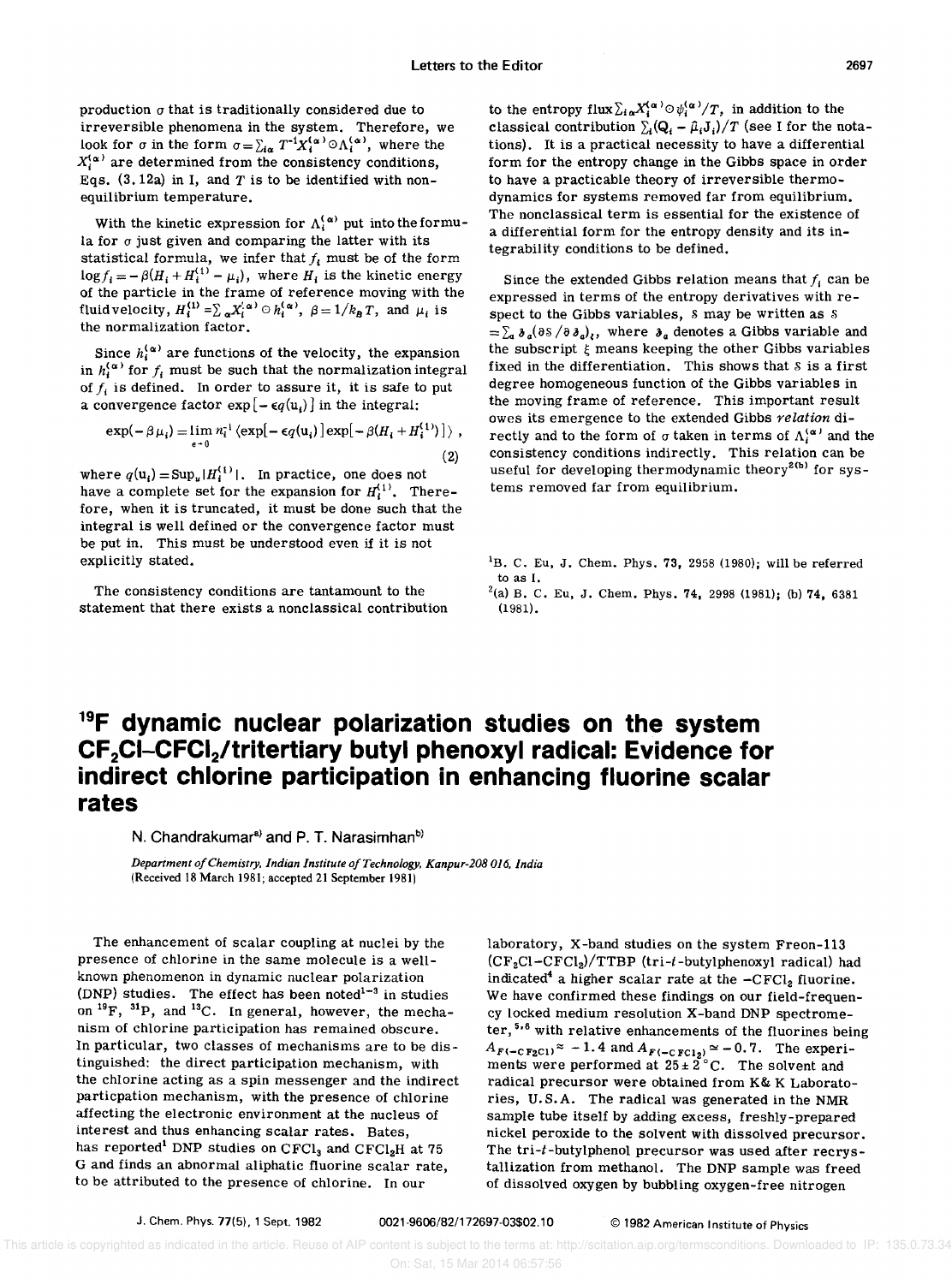| Nucleus     | $(s_p)$ -polarizability |          | Valence-shell    | Valence-shell orbital<br>occupancies |        |        |        |
|-------------|-------------------------|----------|------------------|--------------------------------------|--------|--------|--------|
|             | EН                      | SCF/CNDO | electron density | s                                    | $p_a$  | Þ1     |        |
| $F(-CF2Cl)$ | 0.1555                  | 0.0905   | 7.1734           | 1.8305                               | 1.4040 | 1.9749 | 1.9640 |
| $F(-CFCI2)$ | 0.1663                  | 0.0915   | 7.1519           | 1.8463                               | 1.3555 | 1.9795 | 1.9706 |

TABLE I. Some parameters of electronic structure for the molecule  $CF_2CI-CTCl_2$  (Freon-113).  $p_1$  and  $p'_1$  are lonepair p-orbitals. Experimental trend in scalar rates:  $F(-CFCI_2) > F(-CF_2Cl)$ .

gas. Radical concentration, as estimated from precursor concentration, was  $\simeq 5 \times 10^{-2}$  M.

Although we could not obtain the extrapolated  $U_{\infty}$  values<sup>7</sup> owing to the very small effects observed at the low microwave power available to us, the differential trends are unmistakable. The differential effects are to be attributed to differences in the scalar interaction, the dipolar interaction not being sensitive to the chemical environment of nuclei.

In an effort to correlate the observed trends with the molecular electronic structure, we have adopted a closed-shell perturbation formalism along the lines of Dwek *et al.*<sup>8</sup> Such an approach ought to be capable of describing our experimental situation, since the TTBP radical used in our studies is known to interact with the solvent molecules by exchange polarization, and not by specific chemical interaction. $9$  Treating the exchange interaction between the radical unpaired electron and the electrons of the solvent molecule as the perturbation $\delta$  and approximating the singlet-triplet excitation energies by molecular orbital (MO) level differences<sup>10</sup> the spin density induced at nucleus M in the solvent molecule can be written as

$$
\delta_{\mathbf{M}} = -2 \sum_{i}^{\text{occ}} \sum_{j}^{\text{uncoc}} \sum_{\mathbf{M'},\mathbf{M'},\mathbf{M'},\mathbf{b'},\mathbf{b'}} (\epsilon_{i} - \epsilon_{j})^{-1} C_{is,\mathbf{M}} C_{js,\mathbf{M}}
$$
  
× $C_{ib',\mathbf{M'}} C_{jb'',\mathbf{M''}} \langle \phi_{s,\mathbf{M}} | \delta_{\mathbf{M}}(r) | \phi_{s,\mathbf{M}} \rangle$   
× $\langle \phi_{b',\mathbf{M'}} \psi_{R}^0 | \frac{e^2}{r} | \psi_{R}^0 \phi_{b',\mathbf{M''}} \rangle$  (1)

Subscripts M,  $M'$ , and  $M''$  refer to the atomic centers while *i* and *j* refer to the occupied and unoccupied MO's in the closed-shell solvent molecule.  $\epsilon$ 's are MO energies.  $\phi$ 's refer to the atomic orbitals (AO) in the solvent molecule while  $\psi_R^0$  is the oxygen AO of the radical.  $C_{is,M}$  is the coefficient of the valence *s* orbital  $\phi_{s,M}$  centered on M in the ith occupied MO. *b'* andb" are the valence-shell AO's centered on M' and M", respectively.  $\delta_{\mathbf{M}}(r)$  is the Dirac  $\delta$ -function operator centered on nucleus M. Only one-center integrals of this operator are retained. We are interested here in the spin density on fluorine nucleus. Since the fluorine atoms lie at the periphery of the molecule we retain only terms with  $M' = M''$  in Eq. (1). The valence-shell *s* orbital of fluorine is energetically and spatially deeply buried in comparison with  $p$  orbitals and consequently we retain in the summation over  $b'$ ,  $b''$  in Eq. (1) only the terms involving  $p$  orbitals. Note that in Eq. (1) now the coefficient of the *s* orbital of a fluorine atom appears along with the coefficient of the  $p$  orbital on the same atom for a given MO. This  $p$  orbital is a  $p_{\sigma}$  orbital along the C-F bond direction. It is thus seen that the induced spin density is proportional to the  $(sp_{\sigma})$ -parameter defined as

$$
(sp_{\sigma})_{MM} = 4 \sum_{i}^{\text{occ}} \sum_{j}^{\text{unocc}} (\epsilon_{i} - \epsilon_{j})^{-1} C_{is,M} C_{js,M} C_{ip_{\sigma},M} C_{jp_{\sigma},M}
$$
 (2)

Noting the analogy with the polarizability parameter of Coulson and Longuet-Higgins $<sup>11</sup>$  we refer to the quantity</sup>  $(s p_{\sigma})_{MM}$  as a  $(s p_{\sigma})$  polarizability parameter.

We have calculated the relevant  $(sp_{\sigma})$  polarizability parameter for the "Freon-113" molecule in the extended Hückel (EH) as well as the CNDO framework,  $^{10}$  using the "CNINDO" program,  $^{12}$  modified suitably for our purposes. Input atom coordinates were obtained from electron diffraction data<sup>13</sup> on the bond lengths and bond angles in this molecule. We summarize our results for this system in Table 1. Also included in this table are the valence-shell electron densities and valence-shell orbital population analysis for the two representative inequivalent fluorine atoms. Clearly, the fluorine atom exhibiting the higher scalar rate is also associated with the higher value of the  $(sp_{\sigma})$ -polarizability parameter. In addition, it also has the lower valence-shell electron density, arising essentially from the lower  $p_{\sigma}$  population. In this system at least, therefore, it does not appear necessary to invoke the direct participation of chlorine to understand the observed trend in scalar rates.

It is with great pleasure that the authors acknowledge: Dr. N. Sathyamurty of the Department of Chemistry, 1. 1. T., Kanpur, for kindly providing us the relevant QCPE program tape; Mr. P. P. Thankachan, Dr. V. H. Subramanian, Mr. S. Shankar, and Miss A. Tripathi for helpful discussions.

a) Present address: Chemical Laboratories, Central Leather Research Institute, Adayaru, Madras-600 020, India. b)To whom all correspondence should be addressed.

- ${}^{1}$ R. D. Bates, Jr., J. Chem. Phys. 66, 1759 (1977).
- $2W$ . Müller-Warmuth and R. Vilhjalmsson, Z. Phys. Chem. 93, 283 (1974).
- 3W. Muller-Warmuth, R. Vilhjalmsson, P. A. M. Gerlof, J. Smidt, and J. Trommel, Mol. Phys. 31, 1055 (1976).
- $^{4}$ S. Aravamudhan, Ph.D. thesis, Indian Institute of Technology, 1974.
- ${}^{5}N$ . Chandrakumar, Ph. D. thesis, Indian Institute of Technology, 1979.